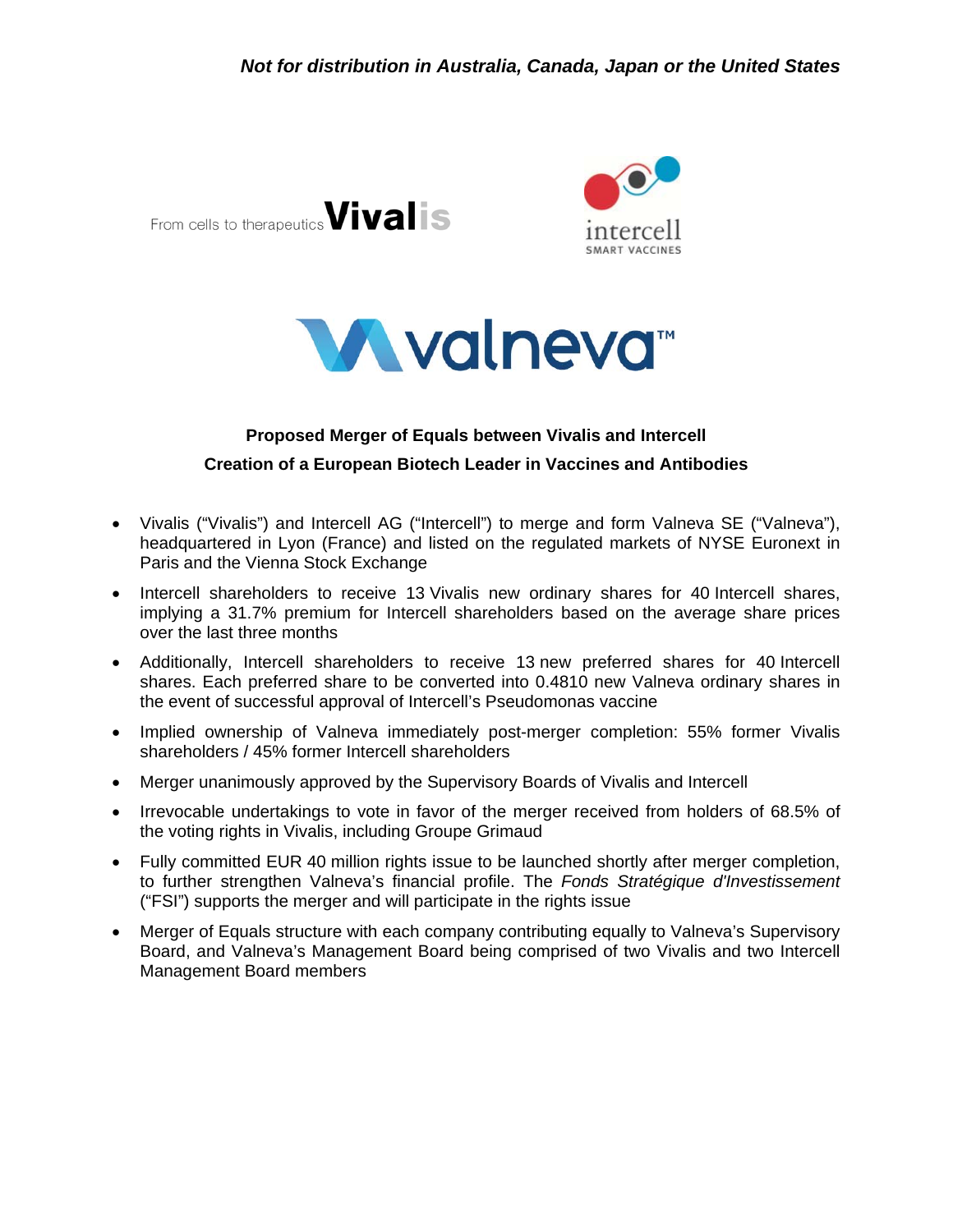**Nantes (France) and Vienna (Austria), Dec. 16<sup>th</sup>, 2012** – The Management Boards of Vivalis (NYSE-Euronext: VLS) and Intercell (VSE: ICLL) announce that they have agreed the terms of a merger to create the newly-named Valneva, a leading European biotechnology company in vaccines and antibodies.

The merger will create an integrated company with greater scale and diversification, strengthened financial profile and complementary talent and capabilities:

- Complementary business models operating across the value chain with innovative technology platforms, discovery and development capabilities, state-of-the-art manufacturing and commercialization expertise
- Diversified revenue streams from a marketed vaccine against Japanese Encephalitis Virus and income from multiple commercial technology licenses
- A broad portfolio of promising partnered product candidates including a pandemic Influenza vaccine in Phase III, a Pseudomonas vaccine in Phase II/III and a Tuberculosis vaccine in Phase II
- A portfolio of validated and commercialized technology platforms including the  $EB66^{\circ}$  cell line for human and veterinary product development which is becoming the industry standard, the VIVA|Screen™ antibody discovery platform and the IC31<sup>®</sup> novel adjuvant
- EUR 5-6 million of expected cost synergies, on an annual run-rate basis, achieved within two years following completion of the merger
- Substantially improved financial profile with a combined cash balance of EUR 94 million as at 30 September 2012 (adjusted for the planned EUR 40 million rights issue and the repayment of Intercell's outstanding convertible bond). This improved financial position will enhance the development of Valneva's vaccine and antibody portfolio and will de-risk the path to profitability
- A complementary and experienced management team led by Thomas Lingelbach as President and Chief Executive Officer, Franck Grimaud as President and Chief Business Officer, Majid Mehtali as Chief Scientific Officer and Reinhard Kandera as Chief Financial **Officer**

Franck Grimaud, CEO and Majid Mehtali, CSO, co-managers of Vivalis, commented: "The merger with Intercell is an important step towards Vivalis' strategic goal of building a profitable, product-based biopharmaceutical company and laying the foundations for rapid revenue and profit growth going forward. The merger will significantly complement our core capabilities, in particular towards product development, while also adding strength and breadth to our R&D portfolio. As a result of multiple revenue streams, Valneva will also enjoy enhanced financial strength to fund its future growth."

Thomas Lingelbach, CEO of Intercell, commented: "Our strategy is to build a sustainable biotech company with a well-balanced and diversified value proposition enabling us to develop innovative products with a strong focus on preventing and treating infectious diseases. The merger will help achieve this goal by combining Vivalis' discovery and technology capabilities with Intercell's development, manufacturing and commercialization expertise. The increased financial strength will provide us greater capabilities to progress our pipeline. We expect both sets of shareholders will substantially benefit from the strengthened capabilities of the combined company."

## **Terms of the Merger**

Upon completion of the merger, Intercell shareholders will receive 13 new Vivalis ordinary shares and 13 new preferred shares for every 40 Intercell shares that they own.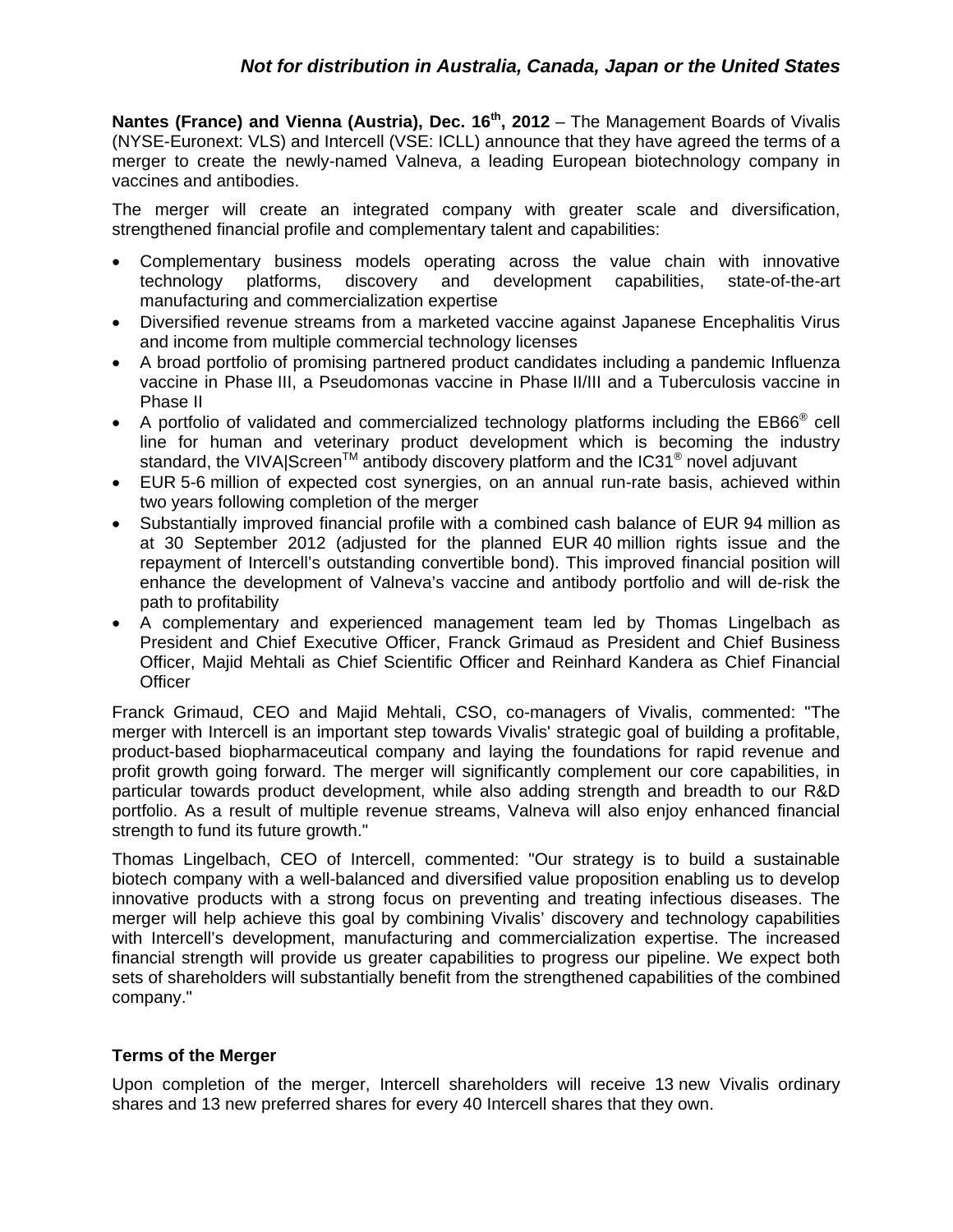#### *Not for distribution in Australia, Canada, Japan or the United States*

The merger consideration represents a premium for Intercell shareholders of 38.5% on the basis of the last closing share prices and 31.7% on the basis of the average share prices over the last three months, as at 14 December 2012.

Upon completion of the merger, expected to occur in May 2013, and based on the current issued share capital of each company, Vivalis former shareholders will hold approximately 55.0% and Intercell former shareholders approximately 45.0% of the issued share capital of Valneva.

Each preferred share will convert into 0.4810 Valneva new ordinary shares upon the issuance of a marketing authorization for Intercell's Pseudomonas vaccine in the United States of America or in Europe, which would result in the creation of approximately 8.6 million new ordinary Valneva shares. The preferred shares will not be listed but will be freely transferable.

The issuance of this potential market authorization will unlock the significant value of the Pseudomonas vaccine from which all Valneva shareholders will benefit. Through Intercell's current Pseudomonas partnership, Valneva will be entitled to either receive royalties tied to sales performance and potential development milestones of EUR 120 million or, should it elect to co-develop the product, participate in a profit sharing scheme.

The merger is subject to certain customary conditions, including, *inter alia,* the approval by shareholders of both Vivalis and Intercell and the obtaining of relevant regulatory consents. The terms of the merger will be reviewed by merger auditors in France and Austria. Additionally, a French independent expert will review the terms and conditions of the preferred shares.

Vivalis has received irrevocable undertakings from Groupe Grimaud and other Vivalis shareholders to vote their aggregate 68.5% voting rights of the outstanding share capital of Vivalis in favor of the merger.

Intercell has received an irrevocable undertaking from its principal shareholder under which this shareholder has agreed to vote its approximately 15% voting rights of the outstanding share capital of Intercell in favor of the merger.

Simultaneously with the completion of the Merger, Vivalis will be converted into a European Company (*SE*) with a Management Board (*Directoire*) and a Supervisory Board (*Conseil de Surveillance*). It will also change its corporate name to Valneva SE and will transfer its headquarters to Lyon.

The Supervisory Board will be chaired by Fréderic Grimaud, currently Chairman of the Supervisory Board of Vivalis. The remainder of Valneva's Supervisory Board will be comprised of two additional members proposed by the Supervisory Board of Vivalis, three members proposed by the Supervisory Board of Intercell, and one member to be proposed by the FSI (upon completion of the planned EUR 40 million rights issue).

Michel Greco, a member of both Intercell's and Vivalis' Supervisory Boards, has resigned from the Supervisory Board of Intercell. Upon closing of the merger, he will be a Supervisory Board member of Valneva.

Valneva shares will be listed on the regulated markets of NYSE Euronext in Paris and the Vienna Stock Exchange.

#### **Intended Rights Issue: EUR 40 million already secured**

Shortly following completion of the merger, Valneva intends to launch a EUR 40 million rights issue, where its shareholders will have the right to subscribe on a *pro rata* basis.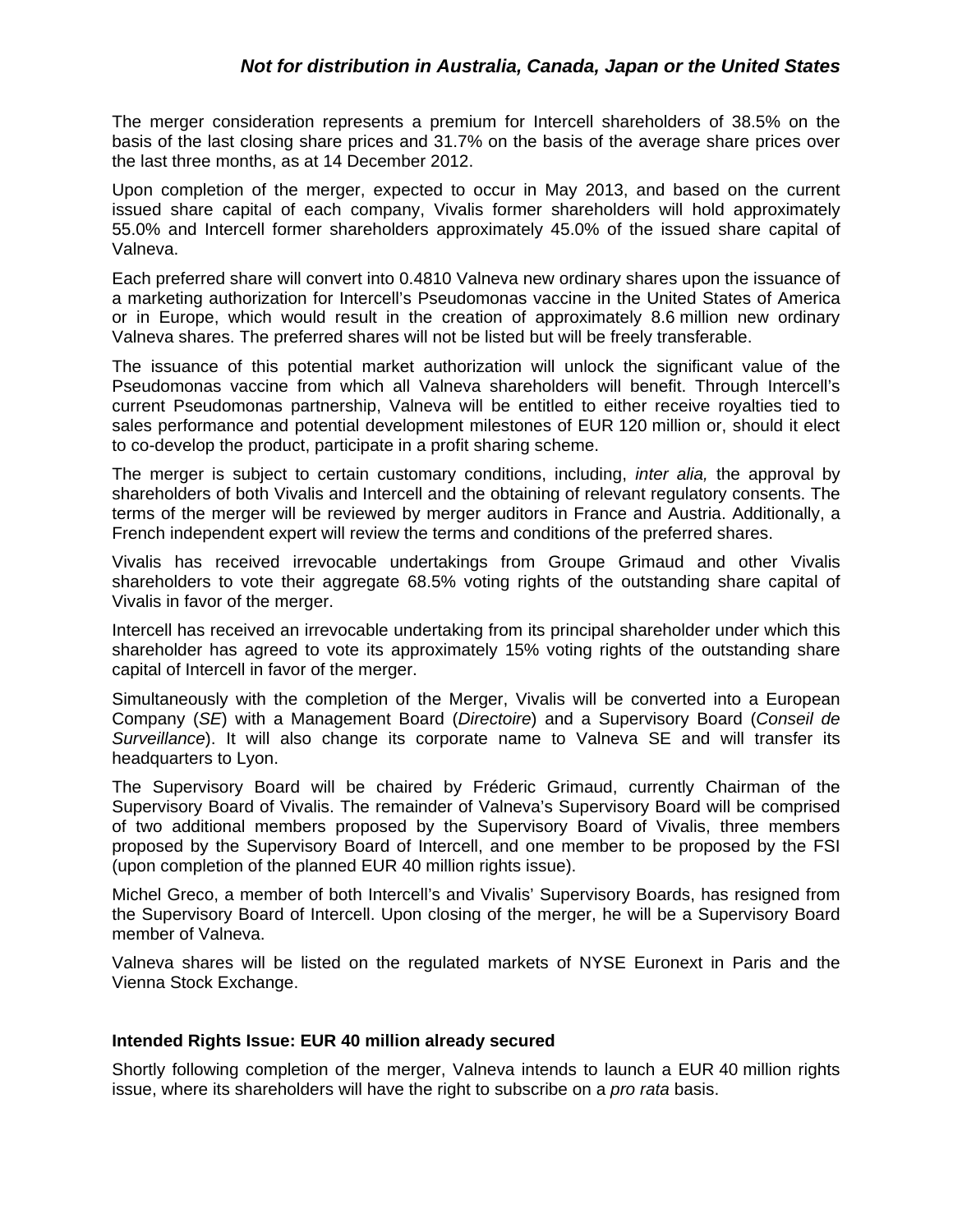Vivalis and Intercell have received the following commitments with respect to the intended rights issue, and therefore already secured the EUR 40 million capital increase:

- The FSI has undertaken to participate in the rights issue for 62.5% of the total size of the offering, up to EUR 25 million
- Groupe Grimaud and Unigrains (one of Groupe Grimaud's long-term shareholders) have irrevocably undertaken to subscribe in aggregate to the rights issue for EUR 5 million
- Two banks have committed to underwrite EUR 10 million under market-standard terms and conditions

An analyst presentation available via dial-in conference call and webcast is taking place on Monday, 17 December 2012, at 2.00pm CET / 1.00pm GMT / 8.00am EST. To view the live webcast or consult the presentation, please visit the companies' websites (www.vivalis.com and www.intercell.com). To access the conference call, please dial-in on the following numbers:

| +43(0)1 2530 10153  |
|---------------------|
| +49(0)89 1214 00699 |
| +41(0)22 592 7641   |
| +33(0)1 70 99 42 76 |
| +46(0)8 5876 9445   |
| +44(0)20 3450 9987  |
| +31(0)20 721 9158   |
| +1 877 249 9037     |
| +1 646 254 3367     |
|                     |

Please quote the access code **"8043867"** when dialing into the conference.

Société Générale Corporate and Investment Banking is advising Vivalis in connection with the merger. Goldman Sachs International is advising Intercell in connection with the merger.

## **Contacts**

| <b>Vivalis</b>                     | <b>Intercell</b>               |
|------------------------------------|--------------------------------|
| Philippe Rousseau                  | Nina Waibel                    |
| Investors@vivalis.com              | Communications@intercell.com   |
|                                    | Tel: +(43) 1 20620 1222 / 1116 |
| <b>NewCap</b>                      |                                |
| Axelle Vuillermet / Pierre Laurent |                                |
| Vivalis@newcap.fr                  |                                |
| Tel: +33 (0)1 44 71 94 93          |                                |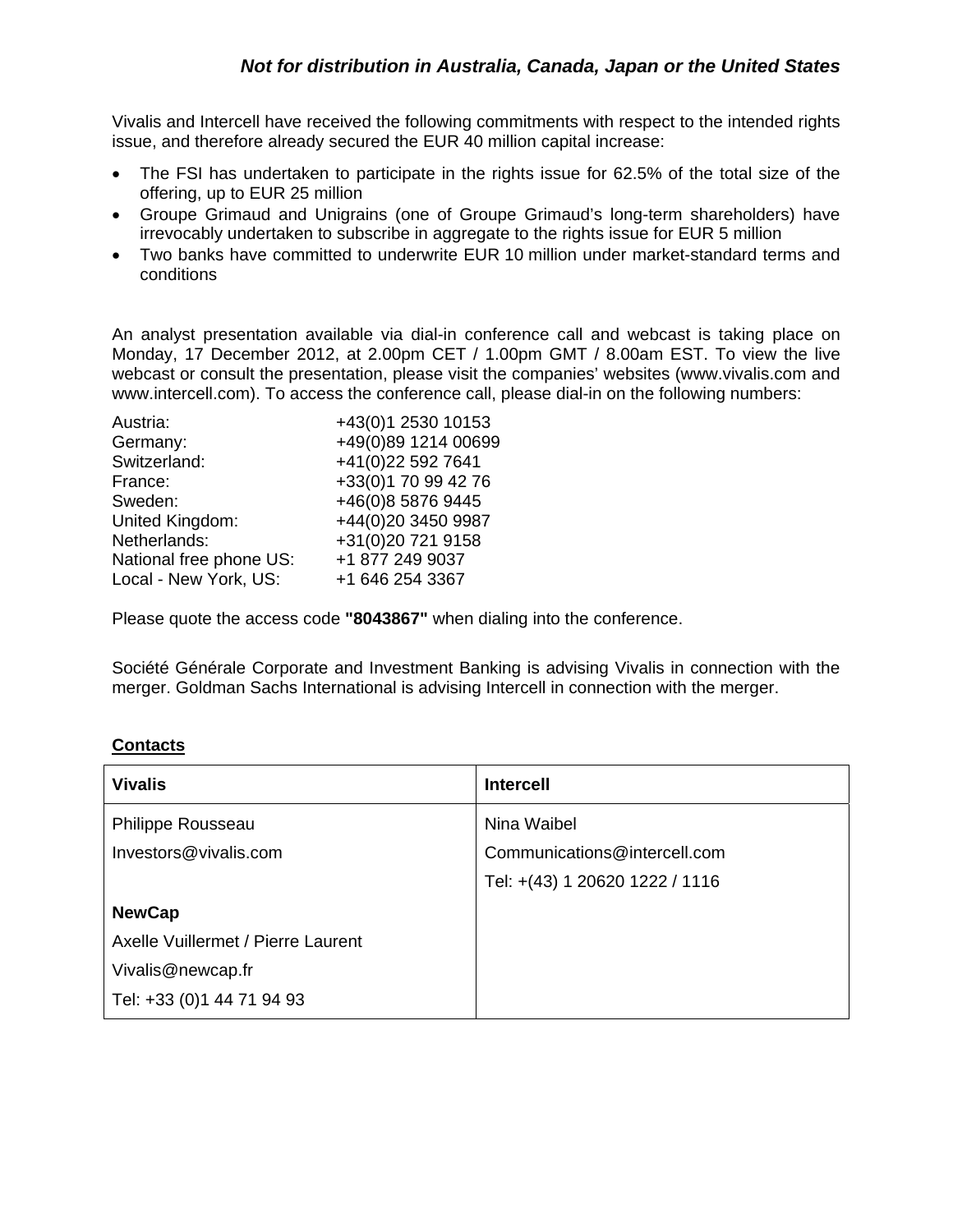# **About Vivalis**

Vivalis is a biopharmaceutical company that provides innovative cell-based solutions to the biotechnology and pharmaceutical industry for the manufacture of vaccines and recombinant proteins, and develops monoclonal antibodies for the prevention and treatment of diseases with unmet medical needs. Vivalis' expertise and intellectual property are leveraged in two main areas:

1. EB66® Cell Line

Vivalis offers research and commercial licenses for its EB66® cell line, derived from duck embryonic stem cells, to pharmaceutical and biotechnology companies for the production of therapeutic and prophylactic viral vaccines, virosomes, VLPs and recombinant proteins, including monoclonal antibodies. Clinical trials of EB66® produced vaccines are currently ongoing in the USA and Japan and in 2012 a vaccine produced in EB66® cells received market approval in Japan for use in animal health. Through these programs, Vivalis receives an upfront payment, clinical stage milestone payments along with royalties on licensees' net sales.

2. VIVA|Screen™ Human Antibody Discovery Platform

Customized solutions for the discovery, development and production of rare, fully human monoclonal antibodies are offered by Vivalis. Through these programs, Vivalis receives payments associated with the funding of discovery research, an upfront payment, clinical stage milestone payments along with royalties on net sales of licensed antibodies that are commercially developed from the use of the platform.

Based in Nantes and Lyon (France) and in Toyama (Japan), Vivalis was founded in 1999 by the Groupe Grimaud (approx. 1,700 employees), one of the worldwide leaders in animal genetic selection. Vivalis has established more than 30 partnerships and licenses with world leaders in biopharmaceutical industry, including Sanofi Pasteur, GlaxoSmithKline Biologicals, Transgene, Pfizer Animal Health, Kaketsuken, Kitasato Daiichi Sankyo Vaccine, Merial, Merck Animal Health and SAFC Biosciences. Vivalis is a member of the French ATLANPOLE BIOTHERAPIES and LYON BIOPOLE bio-clusters and a member of the Japanese HOKURIKU INNOVATION CLUSTER FOR HEALTH SCIENCE based in Toyama.

## **About Intercell AG**

Intercell AG is a vaccine-biotechnology company with the clear vision to develop and commercialize novel immunomodulatory biologicals to prevent disease and reduce suffering across the world.

Intercell's vaccine to prevent Japanese Encephalitis (JE) – IXIARO®/JESPECT® – is the Company's first product on the market. This is a next generation vaccine against the most common vaccine-preventable cause of encephalitis in Asia licensed in more than thirty countries. A comparable vaccine for endemic markets based on Intercell's technology was launched in 2012 by Biological E. Ltd. under the trade name JEEV<sup>®</sup> in India and is currently under review for WHO prequalification.

The Company's technology base includes novel platforms, such as the patch-based vaccine delivery system and the proprietary human monoclonal antibody discovery system eMAB®, in addition to well-established technologies upon which Intercell has entered into strategic partnerships with a number of leading pharmaceutical companies, including Merck & Co., Inc., and Sanofi.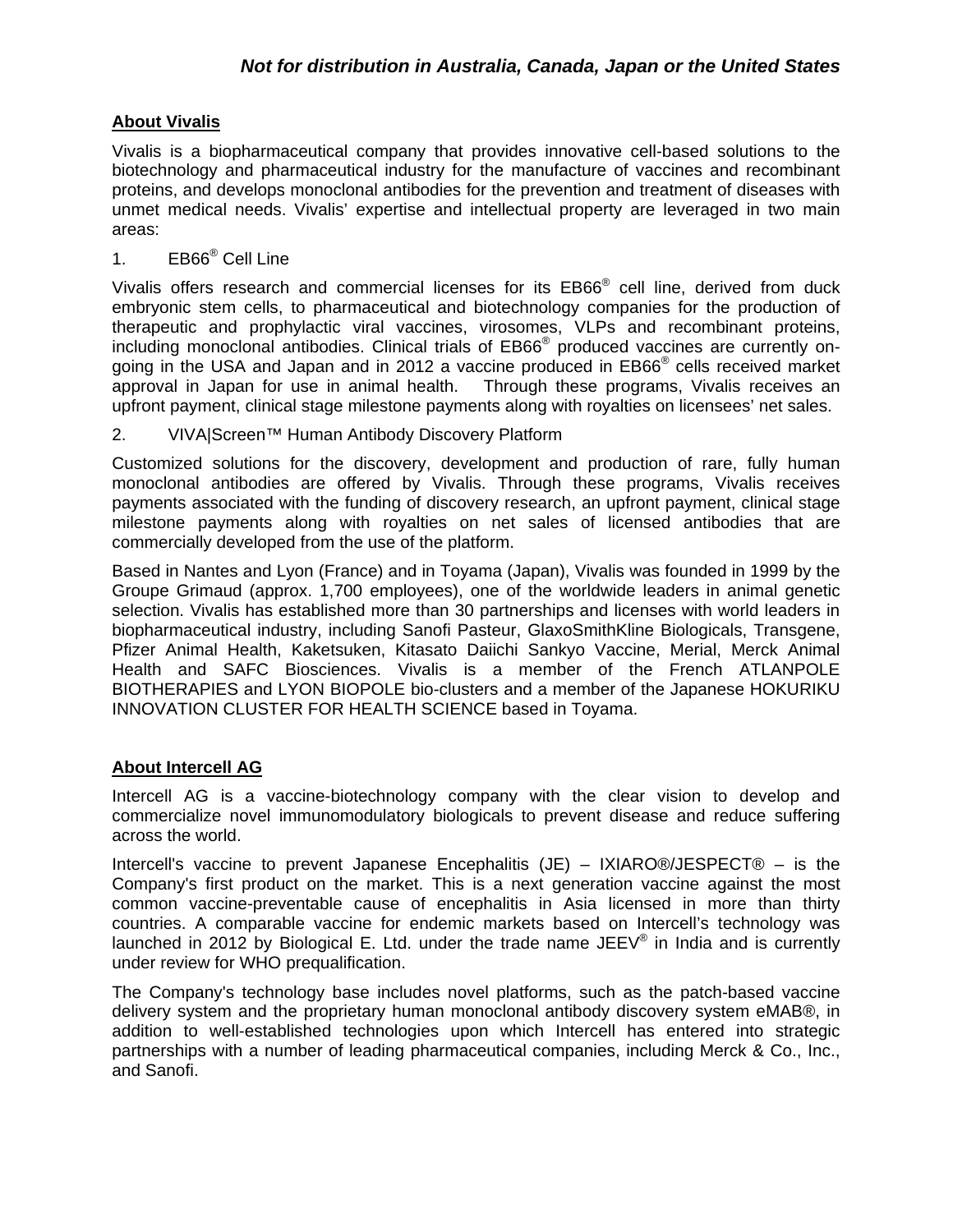The Company's pipeline of investigational products includes a development program for the pediatric use of Intercell's JE vaccine IXIARO®/JESPECT® in non-endemic markets. Furthermore, the portfolio comprises different product candidates in clinical trials: a Pseudomonas aeruginosa vaccine candidate (Phase II/III), a vaccine candidate against infections with C. difficile (Phase I) as well as numerous investigative vaccine programs using the Company's IC31® adjuvant, e.g. in a Tuberculosis vaccine candidate (Phase II).

Intercell has in-house cGMP capability to manufacture both clinical and commercial biologicals at its fully owned site in Livingston, Scotland. The manufacturing site is currently dedicated to the production of the Company's novel Japanese Encephalitis vaccine. It is licensed and operates under a Manufacturing Authorisation granted by the Medicines and Healthcare products Regulatory Agency (MHRA) and it is also registered by the FDA. As such, the facility is subject to routine inspection by the MHRA, FDA and other Competent Authorities in connection with the manufacture, sale and supply of Japanese Encephalitis vaccine (trade name IXIARO®/JESPECT®).

Intercell is listed on the Vienna Stock Exchange under the symbol "ICLL" (U.S. level one ADR symbol "INRLY").

For more information, please visit: www.intercell.com

#### **Forward-Looking Statements**

This Press Release contains certain forward-looking statements relating to the business of Intercell AG, Vivalis SA or Valneva, including with respect to the progress, timing and completion of research, development and clinical trials for product candidates, the ability to manufacture, market, commercialize and achieve market acceptance for product candidates, the ability to protect intellectual property and operate the business without infringing on the intellectual property rights of others, estimates for future performance and estimates regarding anticipated operating losses, future revenues, capital requirements and needs for additional financing. In addition, even if the actual results or development of Intercell AG, Vivalis SA or Valneva are consistent with the forward-looking statements contained in this Press Release, those results or developments of Intercell AG, Vivalis SA or Valneva may not be indicative of their in the future. In some cases, you can identify forward-looking statements by words such as "could," "should," "may," "expects," "anticipates," "believes," "intends," "estimates," "aims," "targets," or similar words. These forward-looking statements are based largely on the current expectations of Intercell AG, Vivalis SA or Valneva as of the date of this Press Release and are subject to a number of known and unknown risks and uncertainties and other factors that may cause actual results, performance or achievements to be materially different from any future results, performance or achievement expressed or implied by these forward-looking statements. In particular, the expectations of Intercell AG, Vivalis SA or Valneva could be affected by, among other things, uncertainties involved in the development and manufacture of vaccines, unexpected clinical trial results, unexpected regulatory actions or delays, competition in general, currency fluctuations, the impact of the global and European credit crisis, and the ability to obtain or maintain patent or other proprietary intellectual property protection. In light of these risks and uncertainties, there can be no assurance that the forward-looking statements made during this presentation will in fact be realized. Intercell AG, Vivalis SA and Valneva are providing the information in these materials as of this Press Release, and disclaim any intention or obligation to publicly update or revise any forward-looking statements, whether as a result of new information, future events or otherwise.